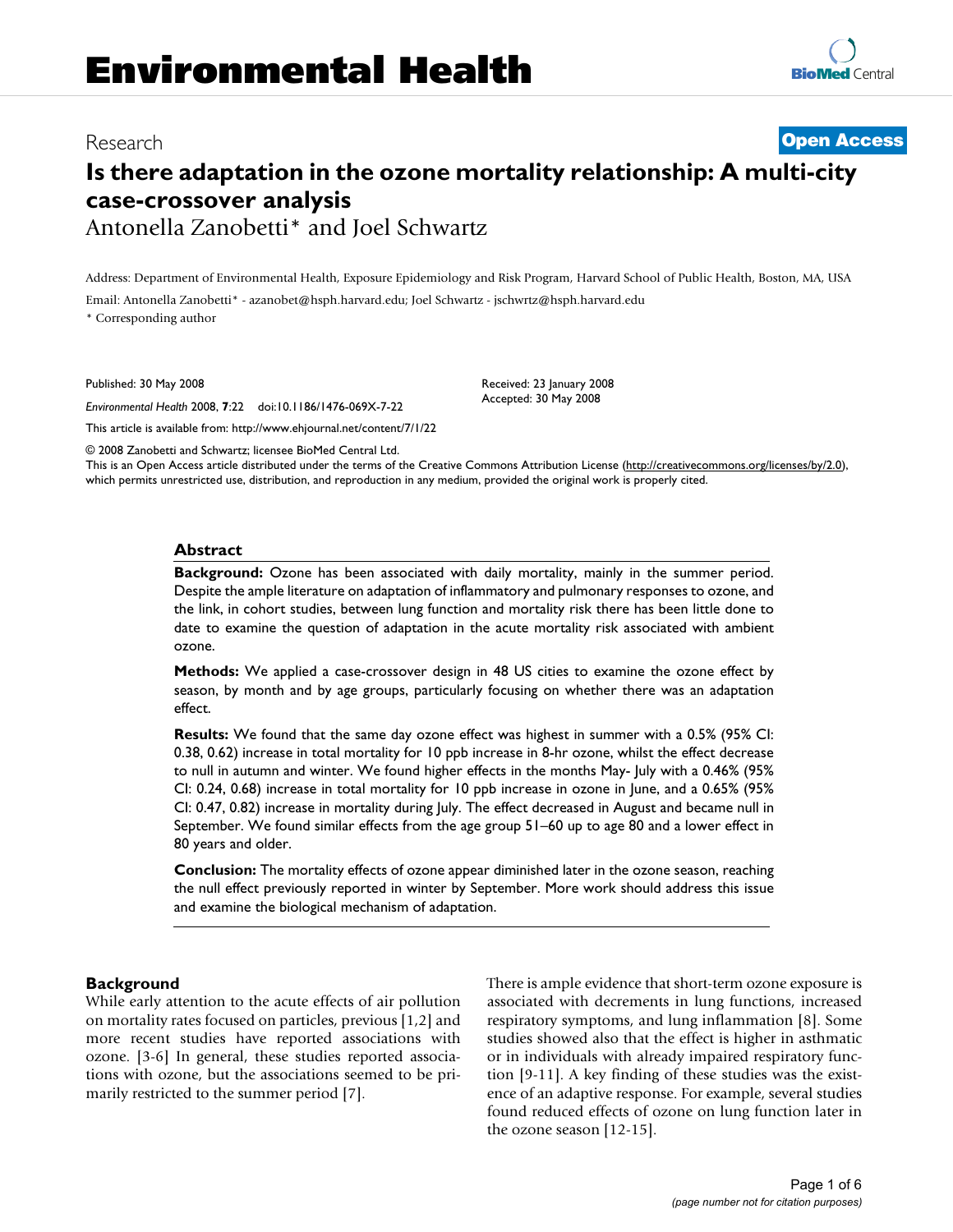Despite this considerable literature on adaptation [12,16,17] of inflammatory and pulmonary responses to ozone, and the link, in cohort studies, between lung function and mortality risk [18-20] there has been little done to date to examine the question of adaptation in the acute mortality risk associated with ambient ozone. In addition, while there have been some publications looking at effects in the elderly Vs less elderly subjects, there has been little to date examining the ozone – mortality association by finer age categories.

In this study we used 48 cities distributed across the U.S. to examine whether there is adaptation to the ozone effect; that is whether repeated or prolonged ozone exposure can induce a decrement in mortality. Specifically, we used a case-crossover design to examine the ozone effect by season, by month and by age groups.

# **Methods**

We obtained individual mortality data from the National Center for Health Statistics (NCHS) for the years 1989 to 2000, for forty-eight cities in the United States. The mortality files provided information on the exact date of death, and the underlying cause of death; we examined all-cause daily mortality.

We obtained ozone (8-hour mean) data from US Environmental Protection Agency's Air Quality System Technology Transfer Network. Because ozone is often not measured during cold months, we deleted those seasons with less than 75% of days with ozone data in cities where this occurred. We used ozone concentrations on the day of death, which has shown the strongest effects in most previous studies.

We obtained local meteorological data (temperature, and dew point temperature) from the United States Surface Airways and Airways Solar Radiation hourly data [21], and we computed apparent temperature (AT).

To examine the issue of adaptation, we adopted a staged approach. First, we examined the effect of ozone by season, and then by month in the warm season, which is the period where adaptation has been reported for other outcomes, and when previous studies have reported the strongest mortality association with ozone. We also examined effect modification by age categories, again in the May – Sept period.

The case-crossover design compares each subject's exposure experience in a time period just prior to a case-defining event with that subject's exposure at other times. Since there is perfect matching on all measured or unmeasured subject characteristics that do not vary over time there can be no confounding by those characteristics. If in addition,

the control days are chosen to be close to the event day, slowly varying subject characteristics are also controlled by matching [22]. We used the time stratified approach proposed by Lumley and Levy [23] in our analysis. We defined the hazard period as the day of death; we chose as control days every third day in the same month and year as the case [7,24]. Since the case day and control day are always in the same month of the same year, this approach facilitates the examination of effect size by month of the year. The data were analyzed using a conditional logistic regression (PROC PHREG in SAS, SAS software release 9.1. 2007, SAS Institute, Cary NC).

In the models we controlled for the same day apparent temperature and indicator variables for day of the week.

To test effect modification by season we included an interaction term between ozone and season defined as winter (December-February), spring (March-May), summer (June-August), autumn (September-November). To examine the effect of ozone by month we included an interaction term between each month and ozone, in an analysis restricted to May – Sept months.

The analysis by age group was done using an interaction with age group, defined in 10 years categories.

In a second stage of the analysis, the city specific results were combined using the meta-regression technique of Berkey and coworkers [25]. The results are expressed as percent increase in deaths for a 10 ppb of 8-hr ozone.

# **Results**

We examined 48 US cities distributed geographically across the US; the smaller cities in terms of population were Terra Haute, IN, Boulder, CO, Provo/Orem, UT, and Youngstown, OH. The biggest cities were Houston, TX, Chicago, IL, New York City, NY, and Los Angeles, CA. Further information on the choice of cities as well as city-specific descriptive statistics have been previously published [26].

We examined 6,951,395 deaths over the entire year and 2,754,176 deaths over the May-September period. Table 1 presents the descriptive statistics for apparent temperature, ozone and total mortality by season, by month and by age group. Because ozone is not measured through the year, we excluded those cities with less than 75% of observation in each season and therefore we examined 29 cities in winter, 32 in spring, 33 in autumn; all 48 cities had summer measurements.

As expected, there were more deaths in winter, with highest ozone levels in summer, generally peaking in July.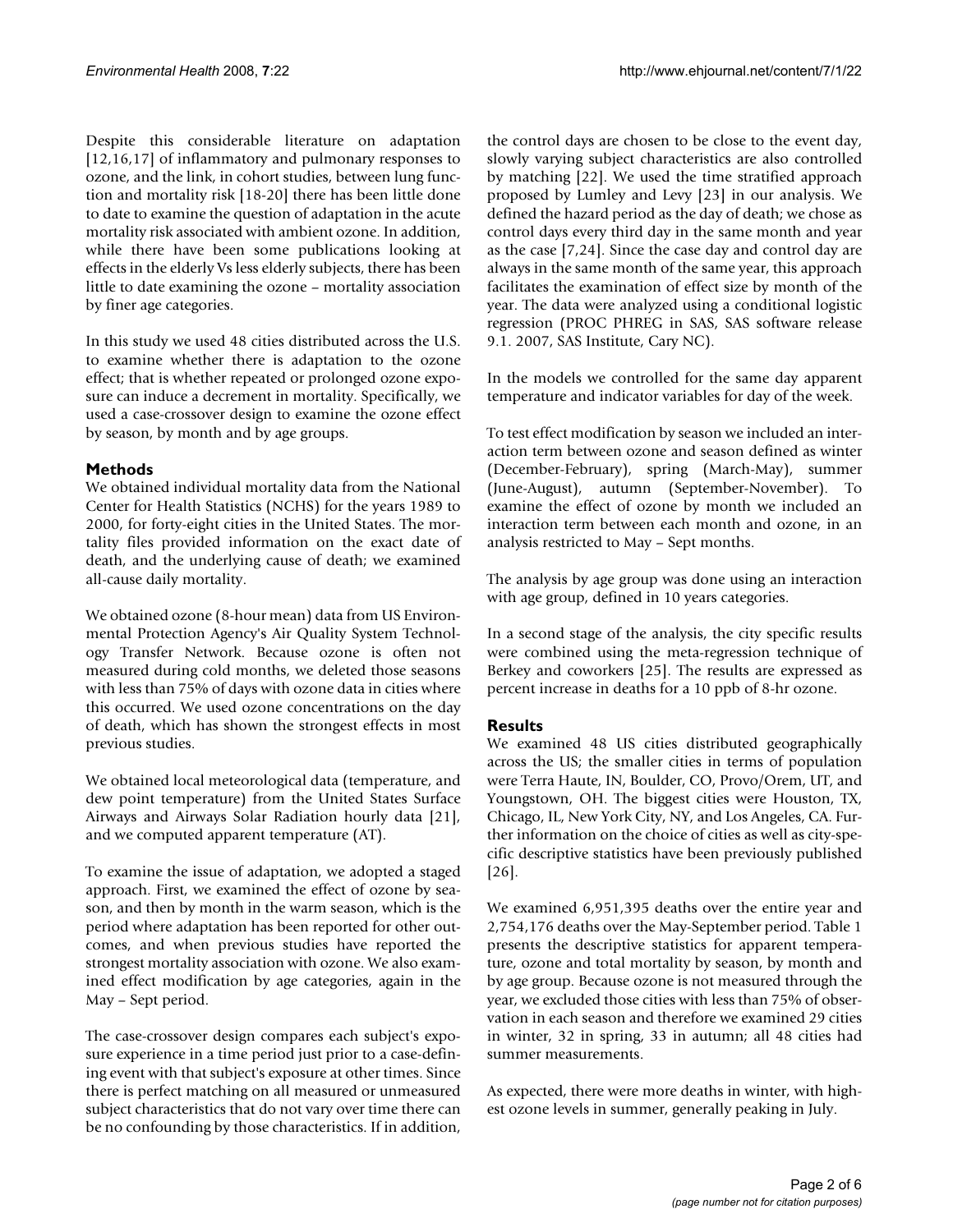|               | Mean deaths per day |      |      | Apparent temperature |        |      | Ozone 8-h |      |       |
|---------------|---------------------|------|------|----------------------|--------|------|-----------|------|-------|
|               | mean                | min  | max  | mean                 | min    | max  | mean      | min  | max   |
| <b>Season</b> |                     |      |      |                      |        |      |           |      |       |
| Winter        | 36.6                | 51.5 | 10.2 | 4.1                  | $-9.0$ | 19.7 | 16.5      | 1.8  | 40.6  |
| Spring        | 33.4                | 50.5 | 16.9 | 13.1                 | $-4.4$ | 30.4 | 41.6      | 6.1  | 91.4  |
| Summer        | 31.1                | 49.8 | 15.6 | 25.7                 | 12.6   | 35.4 | 47.8      | 7.4  | 103.0 |
| Autumn        | 32.3                | 49.8 | 16.5 | 15.0                 | $-2.9$ | 31.8 | 33.5      | 3.2  | 91.2  |
| Month         |                     |      |      |                      |        |      |           |      |       |
| May           | 32.1                | 17.5 | 48.0 | 18.4                 | 6.5    | 30.4 | 45.0      | 9.8  | 90.2  |
| June          | 31.5                | 17.2 | 48.2 | 23.9                 | 12.6   | 33.2 | 46.9      | 11.2 | 94.8  |
| July          | 31.1                | 17.3 | 47.5 | 26.9                 | 18.2   | 35.0 | 48.6      | 11.9 | 97.9  |
| August        | 30.7                | 16.4 | 47.3 | 26.2                 | 7.1    | 34.0 | 47.9      | 9.3  | 96.0  |
| September     | 31.1                | 17.4 | 47.0 | 21.7                 | 9.4    | 31.8 | 40.0      | 6.1  | 90.8  |
| Age group     |                     |      |      |                      |        |      |           |      |       |
| $0 - 20$      | 0.9                 | 0.0  | 5.8  |                      |        |      |           |      |       |
| $21 - 30$     | 0.4                 | 0.0  | 3.6  |                      |        |      |           |      |       |
| $31 - 40$     | $\mathsf{L}$        | 0.1  | 5.9  |                      |        |      |           |      |       |
| $41 - 50$     | 1.9                 | 0.4  | 7.7  |                      |        |      |           |      |       |
| $51 - 60$     | 2.9                 | 0.8  | 9.6  |                      |        |      |           |      |       |
| $61 - 70$     | 5.5                 | 2.2  | 14.6 |                      |        |      |           |      |       |
| $71 - 80$     | 8.3                 | 4.3  | 9.1  |                      |        |      |           |      |       |
| > 80          | 10.3                | 5.7  | 22.6 |                      |        |      |           |      |       |

**Table 1: Combined descriptive across all cities by season, month and age group**

Table 2 shows the results of the case-crossover analyses combined across all cities by season, by month and by age group. We found that the same day ozone effect was null during winter, increased in the spring, and has the highest

| Table 2: Percent increases for 10 ppb increase in ozone by |
|------------------------------------------------------------|
| season, month, and age groups.                             |

|              | %       | 95% C.I. |      |  |
|--------------|---------|----------|------|--|
| by season    |         |          |      |  |
| Winter       | $-0.13$ | $-0.56$  | 0.29 |  |
| Spring       | 0.35    | 0.16     | 0.54 |  |
| Summer       | 0.50    | 0.38     | 0.62 |  |
| Autumn       | 0.05    | $-0.14$  | 0.24 |  |
| by month     |         |          |      |  |
| May          | 0.48    | 0.28     | 0.68 |  |
| June         | 0.46    | 0.24     | 0.68 |  |
| July         | 0.65    | 0.47     | 0.82 |  |
| August       | 0.28    | 0.11     | 0.46 |  |
| September    | $-0.09$ | $-0.35$  | 0.16 |  |
| by age group |         |          |      |  |
| $0 - 20$     | 0.08    | $-0.42$  | 0.57 |  |
| $21 - 30$    | 0.10    | $-0.67$  | 0.87 |  |
| $31 - 40$    | 0.07    | $-0.38$  | 0.52 |  |
| $41 - 50$    | 0.08    | $-0.27$  | 0.43 |  |
| $51 - 60$    | 0.54    | 0.19     | 0.89 |  |
| $61 - 70$    | 0.38    | 0.16     | 0.61 |  |
| $71 - 80$    | 0.50    | 0.32     | 0.67 |  |
| > 80         | 0.29    | 0.13     | 0.44 |  |

effect during summer, with a 0.5% (95% CI: 0.38, 0.62) increase in total mortality for 10 ppb increase in same day ozone, while the effect decrease to null in autumn.

We then concentrated on the warmer months to see how the effect varied by month. We found a 0.48% (95% CI: 0.28, 0.68) increase in total mortality for 10 ppb increase in ozone in May; the effect was similar in June, somewhat increased in July (0.65% (95% CI: 0.47, 0.8) but noticeably decreased in August (0.28% (95% CI: 0.1, 0.5)); in September the effect became null.

We also looked at the effect by age group and we found little evidence of effect up to age 50; we found a 0.54% (95% CI: 0.19, 0.89) increase in total mortality for the age group 51–60. This effect was generally similar up to age 80, with a suggestion of a lower effect in subjects older than 80 years.

# **Discussion**

In this study we found evidence that the effect of ozone on mortality dropped off later in the ozone season (August and September). This is consistent with the hypothesis that adaptation to the acute changes associated with the mortality risk occurs, although clearly other factors may explain this pattern, which requires further study. As ozone concentrations were higher in August than in June, and only dropped off by 10% in September, this does not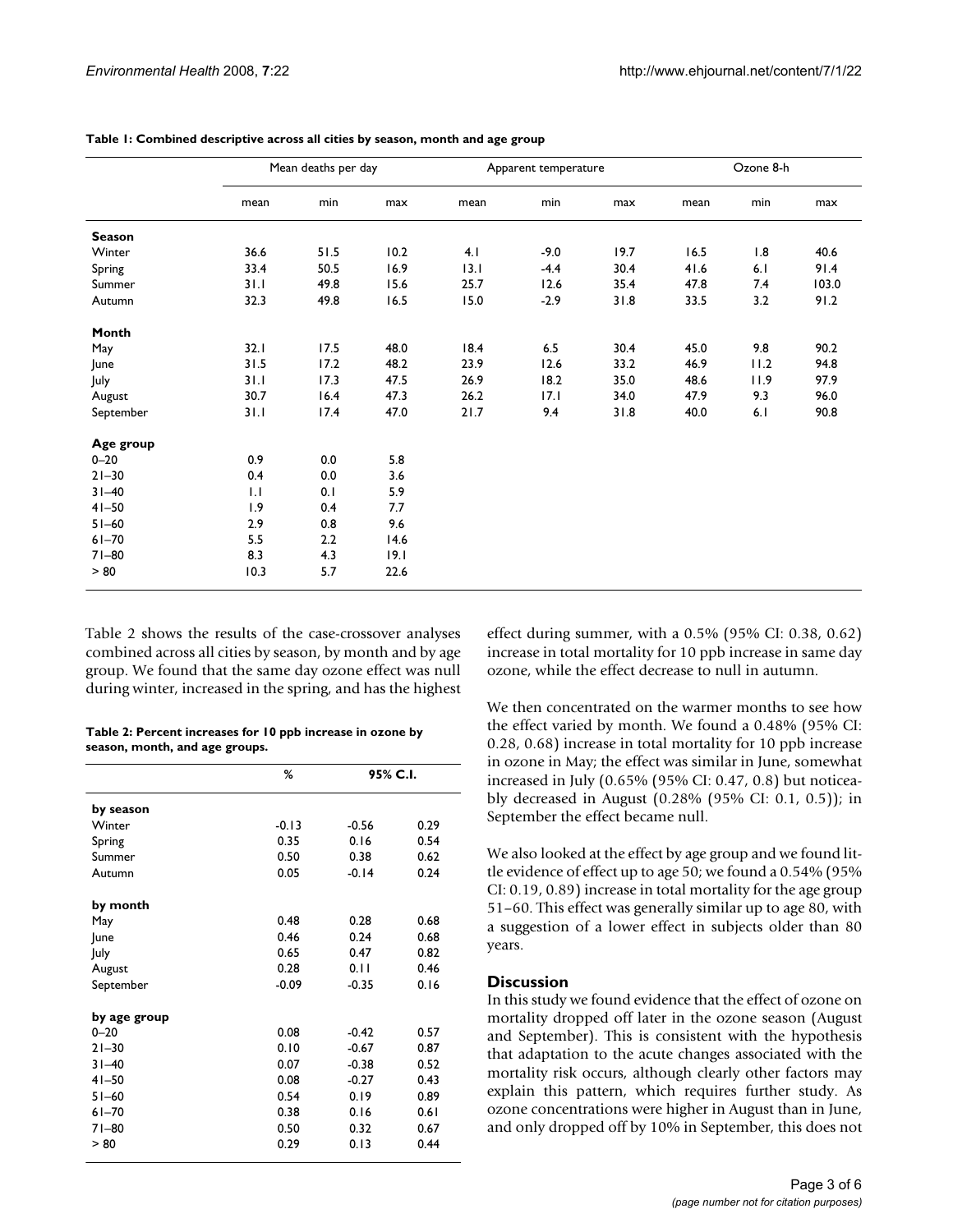appear to be due to lower exposure levels. We also found evidence that the effect of ozone on mortality starts at age 50 and that the magnitude of the risk is relatively stable across most of the age range.

This pattern of change in response suggests that adaptation is not immediate, but takes several months. This is consistent with some literature. For example, one study[27] measured lung function changes and irritant symptoms in LA residents in different seasons and, among other results, found that in fall responders had lost much of their reactivity, as if they had "adapted" to summer ambient O3 exposures. Other studies compared Los Angeles residents response to O3, to Canadians [28] and to new residents [29] and both studies showed that Los Angeles residents had a minimal response, suggesting that exposures to elevated ambient concentrations of O3 produce adaptation in residents of photochemical pollution areas.

Other studies [16,30] showed that even if there is lung function adaptation, lung injury may persist and even cause structural damage to the respiratory tract in humans.

The biological mechanism by which ozone can affect mortality is still under examination. A review of toxicological studies found decreased heart rate, metabolism, blood pressure, and cardiac output when rats are exposed to typical concentrations of ozone [31].

Others studies showed that the respiratory inflammation may inhibit recovery from infection, or produce systemic responses [32-34], supporting a plausible association with cardiovascular mortality.

A study [35] examined whether biomarkers of inflammation are detectable in humans exposed to ozone and associated co-pollutants under natural conditions outdoors by examining 19 normal volunteer joggers with bronchoscopy with bronchoalveolar lavage (BAL). The authors found a possible ongoing inflammatory response in the lungs of recreational joggers exposed to ozone and associated co-pollutants during the summer months.

To the extent that systemic inflammation is driven by inflammation in the lung, and such lung inflammation is involved in stimulation of irritant receptors, and hence the parasympathetic responses, it is possible that the adaptation seen in previous studies of inflammatory changes could result in an attenuation of the mortality risk over the ozone season. Clearly, further work will be required to elucidate this.

Several alternative explanations need to be considered. First, a non-linear dose response relation could appear as an interaction by month if the average concentrations differ by month. Also, heat waves coincide with high ozone levels, and our control for temperature may have been inadequate to capture that. And third, there may be an interaction between ozone and temperature, which could again appear as an interaction with calendar month if the mean temperature differed by month. Regarding the first point, a recent large multi-city study by Bell and coworkers [36] addressed the linearity of the dose-response relation. No significant deviation was found from linearity in multiple models, and a spline model showed a lower slope only at very low ozone concentrations. The ozone concentrations were as high in August as they were in July, and almost as high in September as in May in our study. This, plus the essentially linear relation reported by Bell, makes that explanation for our findings unlikely. To address the second point we performed a sensitivity analysis where we deleted days with temperature over the 99 percentile. The results show that deleting days with high temperature did not change the results.

Finally, we do not think that in our case the different effects found by month was due to an interaction with high temperature. If there was interaction then we would expect a lower effect in May when the mean temperatures are lower, instead we found it in September, when the average temperature is higher than in May.

Then we did perform a meta-analysis dividing the cities among 6 regions and we still found that the effects in May are higher than in September in all regions (results not shown).

By season our analysis produced similar results to previous studies. For example, the meta-analyses of Levy [5] and Ito [6] reported summer effect size estimates of 0.41% and 0.39% for a 10 ppb increase in maximum hourly ozone, compared to our results, with an estimate of 0.5% for a 10 ppb increase in the 8-hour mean ozone during summer. Similarly they also didn't found an ozone effect during colder seasons.

The null effect found in winter and autumn could be explained by the lower levels of ozone in these seasons. Moreover people spend more time indoors; during colder months windows are generally closed, buildings have a lower air exchange rate and in these circumstances the levels of indoor ozone are very low.

One limitation of this study is our inability to control for ambient particles, due to the every sixth day sampling of particles. However, previous studies have reported that  $PM_{10}$  is not a confounder [6,7,37].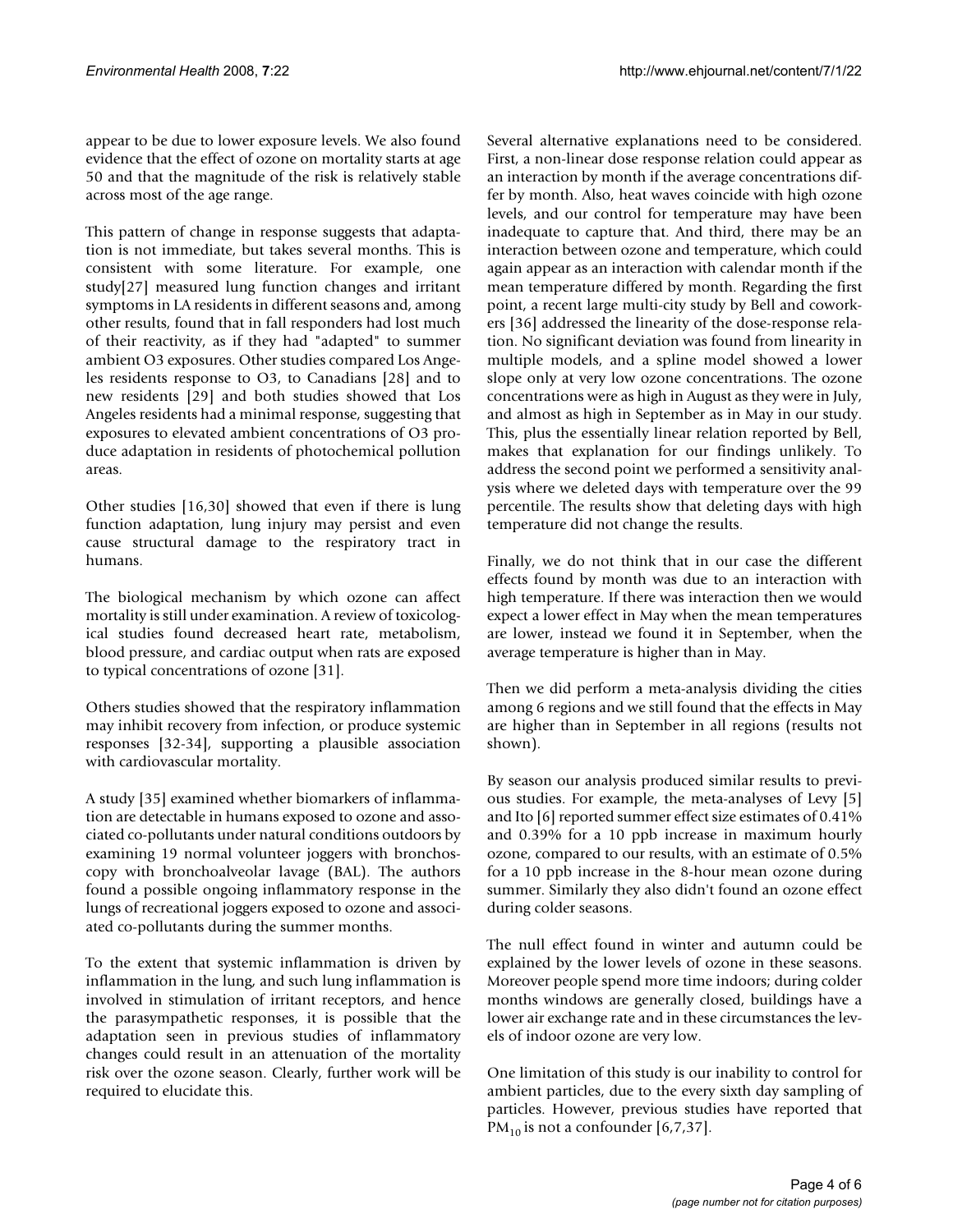A recent paper [38] addressed the question of whether the ozone mortality relationship is confounded by secondary particles, which are produced by the same processes that produce ozone and found that the ozone effect didn't change when adjusting for  $PM_{2.5}$ , OC or nitrate, but did decrease by 25% when adjusting for particle sulfate. Secondary particles are monitored even less than PM10, so we could not directly address the question of whether the differences we see by month could be due to different patterns of correlation by month. However, using the data from the US EPA's Speciation and Trends Network, we examined the correlations between ozone and secondary particles in all reporting cities, by month. We found the correlations between ozone and EC, OC and sulfate were lower in May compared to September. Hence, if anything, there would be more uncontrolled confounding by secondary particles in September than in May, which would be expected to inflate the September coefficient relative to May. Our study found the opposite, and hence secondary particles are unlikely to explain that finding.

This study is the first to look at fine age categories in examining the different age patterns of ozone-associated deaths. We found that the ozone-mortality association began at age fifty, and the 50–59 age group had the highest coefficient. This may be due to chance, as the effect size varied little up until age 80, after which it declined somewhat. This finding is of significance for risk assessment, since years of life lost is greater if the effect begins at age 50 than if it had no impact until after age 65.

# **Conclusion**

There is considerable literature on adaptation of inflammatory and pulmonary responses to ozone; the association of ozone with daily deaths in the summer is also well established. Not much work has been done to examine the question of adaptation in the acute mortality risk associated with ambient ozone.

The main purpose of the study was to investigate whether there is adaptation to the ozone effect; that is whether repeated or prolonged ozone exposure can induce a decrement in mortality. We found that late in the ozone season, the effect of ozone diminishes, reaching the null effect, previously reported in winter, by September. More work should address this issue and examine the biological mechanism of adaptation.

# **Competing interests**

The authors declare that they have no competing interests.

#### **Authors' contributions**

AZ participated in the design of the study, prepared the datasets, performed the statistical analysis, and drafted the manuscript.

JS participated in the design of the study, and helped writing the manuscript, revising it critically for important intellectual content.

All authors read and approved the final manuscript.

#### **Acknowledgements**

Funding: This study was funded by the EPA/Harvard Center on Ambient Particle Health Effects EPA PM Center: US EPA Grant RD83241601 and NIEHS 00002.

#### **References**

- 1. Kinney PL, Ito K, Thurston GD: **A sensitivity analysis of mortality/PM-10 associations in Los Angeles.** *Inhalation Toxicology* 1995, **7:**59-69.
- 2. Kinney PL, Ozkaynak H: **[Associations of daily mortality and air](http://www.ncbi.nlm.nih.gov/entrez/query.fcgi?cmd=Retrieve&db=PubMed&dopt=Abstract&list_uids=2029880) [pollution in Los Angeles County.](http://www.ncbi.nlm.nih.gov/entrez/query.fcgi?cmd=Retrieve&db=PubMed&dopt=Abstract&list_uids=2029880)** *Environmental Research* 1991, **54:**99-120.
- 3. Touloumi G, Katsouyanni K, Zmirou D, Schwartz J, Spix C, de Leon AP, Tobias A, Quennel P, Rabczenko D, Bacharova L, Bisanti L, Vonk JM, Ponka A: **[Short-term effects of ambient oxidant exposure](http://www.ncbi.nlm.nih.gov/entrez/query.fcgi?cmd=Retrieve&db=PubMed&dopt=Abstract&list_uids=9230780) [on mortality: a combined analysis within the APHEA](http://www.ncbi.nlm.nih.gov/entrez/query.fcgi?cmd=Retrieve&db=PubMed&dopt=Abstract&list_uids=9230780) [project. Air Pollution and Health: a European Approach.](http://www.ncbi.nlm.nih.gov/entrez/query.fcgi?cmd=Retrieve&db=PubMed&dopt=Abstract&list_uids=9230780)** *Am J Epidemiol* 1997, **146:**177-185.
- 4. Bell ML, Dominici F, Samet JM: **[A meta-analysis of time-series](http://www.ncbi.nlm.nih.gov/entrez/query.fcgi?cmd=Retrieve&db=PubMed&dopt=Abstract&list_uids=15951661) [studies of ozone and mortality with comparison to the](http://www.ncbi.nlm.nih.gov/entrez/query.fcgi?cmd=Retrieve&db=PubMed&dopt=Abstract&list_uids=15951661) [national morbidity, mortality, and air pollution study.](http://www.ncbi.nlm.nih.gov/entrez/query.fcgi?cmd=Retrieve&db=PubMed&dopt=Abstract&list_uids=15951661)** *Epidemiology* 2005, **16:**436-445.
- 5. Levy II, Chemerynski SM, Sarnat JA: **[Ozone exposure and mortal](http://www.ncbi.nlm.nih.gov/entrez/query.fcgi?cmd=Retrieve&db=PubMed&dopt=Abstract&list_uids=15951663)[ity: an empiric bayes metaregression analysis.](http://www.ncbi.nlm.nih.gov/entrez/query.fcgi?cmd=Retrieve&db=PubMed&dopt=Abstract&list_uids=15951663)** *Epidemiology* 2005, **16:**458-468.
- 6. Ito K, De Leon SF, Lippmann M: **[Associations between ozone and](http://www.ncbi.nlm.nih.gov/entrez/query.fcgi?cmd=Retrieve&db=PubMed&dopt=Abstract&list_uids=15951662) [daily mortality: analysis and meta-analysis.](http://www.ncbi.nlm.nih.gov/entrez/query.fcgi?cmd=Retrieve&db=PubMed&dopt=Abstract&list_uids=15951662)** *Epidemiology* 2005, **16:**446-457.
- 7. Schwartz J: **[How sensitive is the association between ozone](http://www.ncbi.nlm.nih.gov/entrez/query.fcgi?cmd=Retrieve&db=PubMed&dopt=Abstract&list_uids=15579726) [and daily deaths to control for temperature?](http://www.ncbi.nlm.nih.gov/entrez/query.fcgi?cmd=Retrieve&db=PubMed&dopt=Abstract&list_uids=15579726)** *Am J Respir Crit Care Med* 2005, **171:**627-631.
- 8. Hazucha M: [Relationship between ozone exposure and pul](http://www.ncbi.nlm.nih.gov/entrez/query.fcgi?cmd=Retrieve&db=PubMed&dopt=Abstract&list_uids=3298195)**[monary function changes.](http://www.ncbi.nlm.nih.gov/entrez/query.fcgi?cmd=Retrieve&db=PubMed&dopt=Abstract&list_uids=3298195)** *J Appl Physiol* 1987, **62:**1671-1680.
- 9. Hoppe P, Peters A, Rabe G, Praml G, Lindner J, Jakobi G, Fruhmann G, Nowak D: **[Environmental ozone effects in different popula](http://www.ncbi.nlm.nih.gov/entrez/query.fcgi?cmd=Retrieve&db=PubMed&dopt=Abstract&list_uids=14626898)[tion subgroups.](http://www.ncbi.nlm.nih.gov/entrez/query.fcgi?cmd=Retrieve&db=PubMed&dopt=Abstract&list_uids=14626898)** *Int J Hyg Environ Health* 2003, **206:**505-516.
- 10. Arjomandi M, Witten A, Abbritti E, Reintjes K, Schmidlin I, Zhai W, Solomon C, Balmes J: **[Repeated exposure to ozone increases](http://www.ncbi.nlm.nih.gov/entrez/query.fcgi?cmd=Retrieve&db=PubMed&dopt=Abstract&list_uids=15937293) [alveolar macrophage recruitment into asthmatic airways.](http://www.ncbi.nlm.nih.gov/entrez/query.fcgi?cmd=Retrieve&db=PubMed&dopt=Abstract&list_uids=15937293)** *Am J Respir Crit Care Med* 2005, **172:**427-432.
- 11. Lagorio S, Forastiere F, Pistelli R, Iavarone I, Michelozzi P, Fano V, Marconi A, Ziemacki G, Ostro BD: **[Air pollution and lung func](http://www.ncbi.nlm.nih.gov/entrez/query.fcgi?cmd=Retrieve&db=PubMed&dopt=Abstract&list_uids=16674831)[tion among susceptible adult subjects: a panel study.](http://www.ncbi.nlm.nih.gov/entrez/query.fcgi?cmd=Retrieve&db=PubMed&dopt=Abstract&list_uids=16674831)** *Environ Health* 2006, **5:**11.
- 12. Horvath SM, Gliner JA, Folinsbee LJ: **[Adaptation to ozone: dura](http://www.ncbi.nlm.nih.gov/entrez/query.fcgi?cmd=Retrieve&db=PubMed&dopt=Abstract&list_uids=7235372)[tion of effect.](http://www.ncbi.nlm.nih.gov/entrez/query.fcgi?cmd=Retrieve&db=PubMed&dopt=Abstract&list_uids=7235372)** *Am Rev Respir Dis* 1981, **123:**496-499.
- 13. Hackney JD, Linn WS, Mohler JG, Collier CR: **[Adaptation to short](http://www.ncbi.nlm.nih.gov/entrez/query.fcgi?cmd=Retrieve&db=PubMed&dopt=Abstract&list_uids=893270)[term respiratory effects of ozone in men exposed repeat](http://www.ncbi.nlm.nih.gov/entrez/query.fcgi?cmd=Retrieve&db=PubMed&dopt=Abstract&list_uids=893270)[edly.](http://www.ncbi.nlm.nih.gov/entrez/query.fcgi?cmd=Retrieve&db=PubMed&dopt=Abstract&list_uids=893270)** *J Appl Physiol* 1977, **43:**82-85.
- 14. Folinsbee LJ, Bedi JF, Horvath SM: **[Respiratory responses in](http://www.ncbi.nlm.nih.gov/entrez/query.fcgi?cmd=Retrieve&db=PubMed&dopt=Abstract&list_uids=7416576) [humans repeatedly exposed to low concentrations of ozone.](http://www.ncbi.nlm.nih.gov/entrez/query.fcgi?cmd=Retrieve&db=PubMed&dopt=Abstract&list_uids=7416576)** *Am Rev Respir Dis* 1980, **121:**431-439.
- 15. Bedi JF, Horvath SM, Drechsler-Parks DM: **[Adaptation by older](http://www.ncbi.nlm.nih.gov/entrez/query.fcgi?cmd=Retrieve&db=PubMed&dopt=Abstract&list_uids=2715788) [individuals repeatedly exposed to 0.45 parts per million](http://www.ncbi.nlm.nih.gov/entrez/query.fcgi?cmd=Retrieve&db=PubMed&dopt=Abstract&list_uids=2715788) [ozone for two hours.](http://www.ncbi.nlm.nih.gov/entrez/query.fcgi?cmd=Retrieve&db=PubMed&dopt=Abstract&list_uids=2715788)** *Japca* 1989, **39:**194-199.
- 16. Christian DL, Chen LL, Scannell CH, Ferrando RE, Welch BS, Balmes JR: **[Ozone-induced inflammation is attenuated with multiday](http://www.ncbi.nlm.nih.gov/entrez/query.fcgi?cmd=Retrieve&db=PubMed&dopt=Abstract&list_uids=9700132) [exposure.](http://www.ncbi.nlm.nih.gov/entrez/query.fcgi?cmd=Retrieve&db=PubMed&dopt=Abstract&list_uids=9700132)** *Am J Respir Crit Care Med* 1998, **158:**532-537.
- 17. Kulle TJ, Sauder LR, Kerr HD, Farrell BP, Bermel MS, Smith DM: **[Duration of pulmonary function adaptation to ozone in](http://www.ncbi.nlm.nih.gov/entrez/query.fcgi?cmd=Retrieve&db=PubMed&dopt=Abstract&list_uids=7168440) [humans.](http://www.ncbi.nlm.nih.gov/entrez/query.fcgi?cmd=Retrieve&db=PubMed&dopt=Abstract&list_uids=7168440)** *Am Ind Hyg Assoc J* 1982, **43:**832-837.
- 18. Beaty TH, Cohen BH, Newill CA, Menkes HA, Diamond EL, Chen CJ: **[Impaired pulmonary function as a risk factor for mortality.](http://www.ncbi.nlm.nih.gov/entrez/query.fcgi?cmd=Retrieve&db=PubMed&dopt=Abstract&list_uids=7102646)** *Am J Epidemiol* 1982, **116:**102-113.